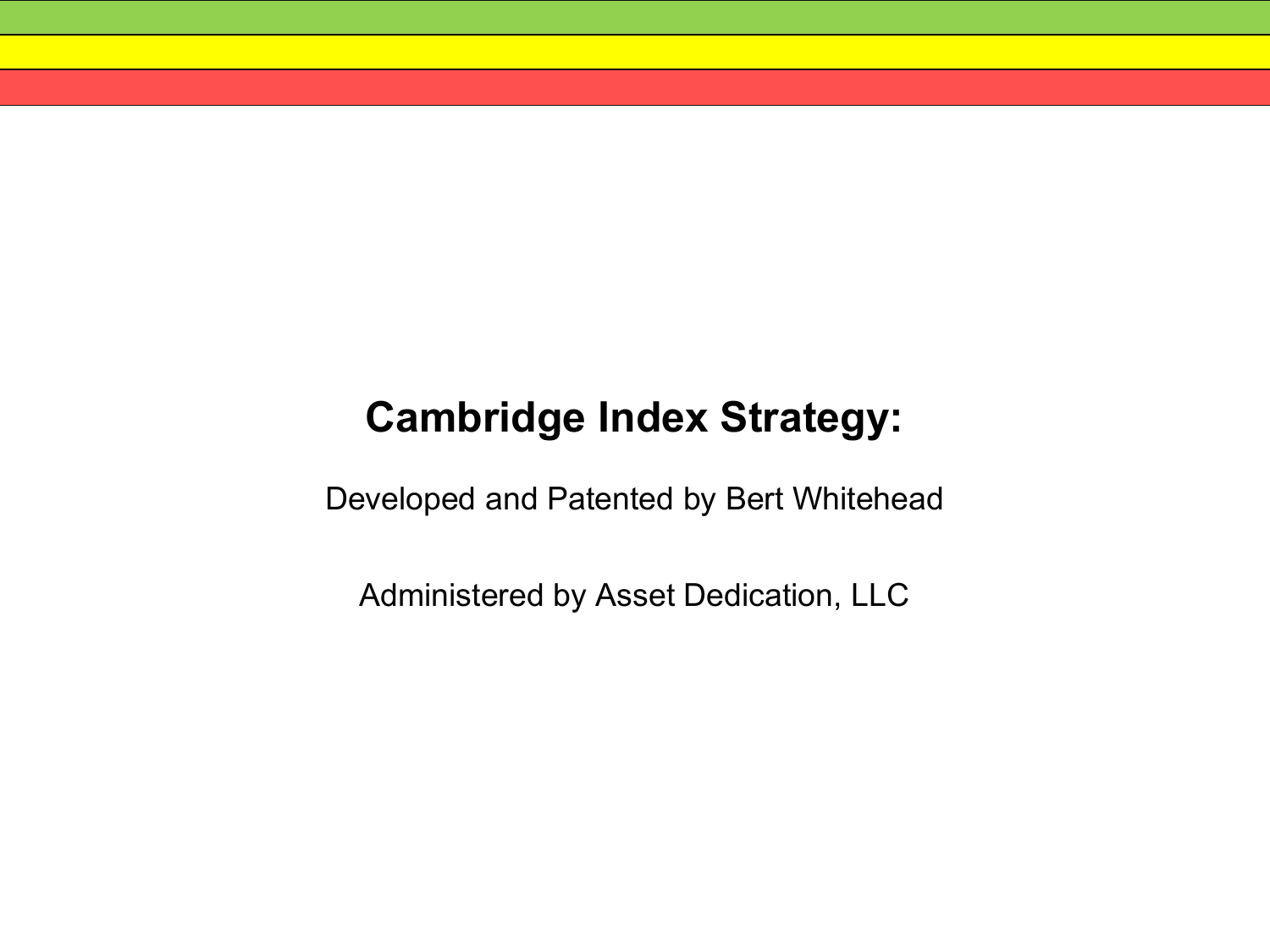# **Overview of Strategy**

- Minimum investment: \$100,000
- Goals:
	- Tax harvest short-term capital losses
	- Capture long-term capital gains for heirs and gifting
	- Achieve "Large Cap Blend" returns and stability
- Target Portfolio (refreshed each year)
	- 50 individual stocks:
		- 30 stocks from Dow\*
		- 10 largest cap stocks from S&P 500 (excluding Dow)\*
		- 10 largest cap stocks from largest NASDAQ (excluding Dow and S&P)\*
		- No overlaps and no Altria (Phillip Morris)

\* The actual number of stocks purchased for each index may vary. Asset Dedication selects the securities at its sole discretion and some may not include the ten largest by market capitalization.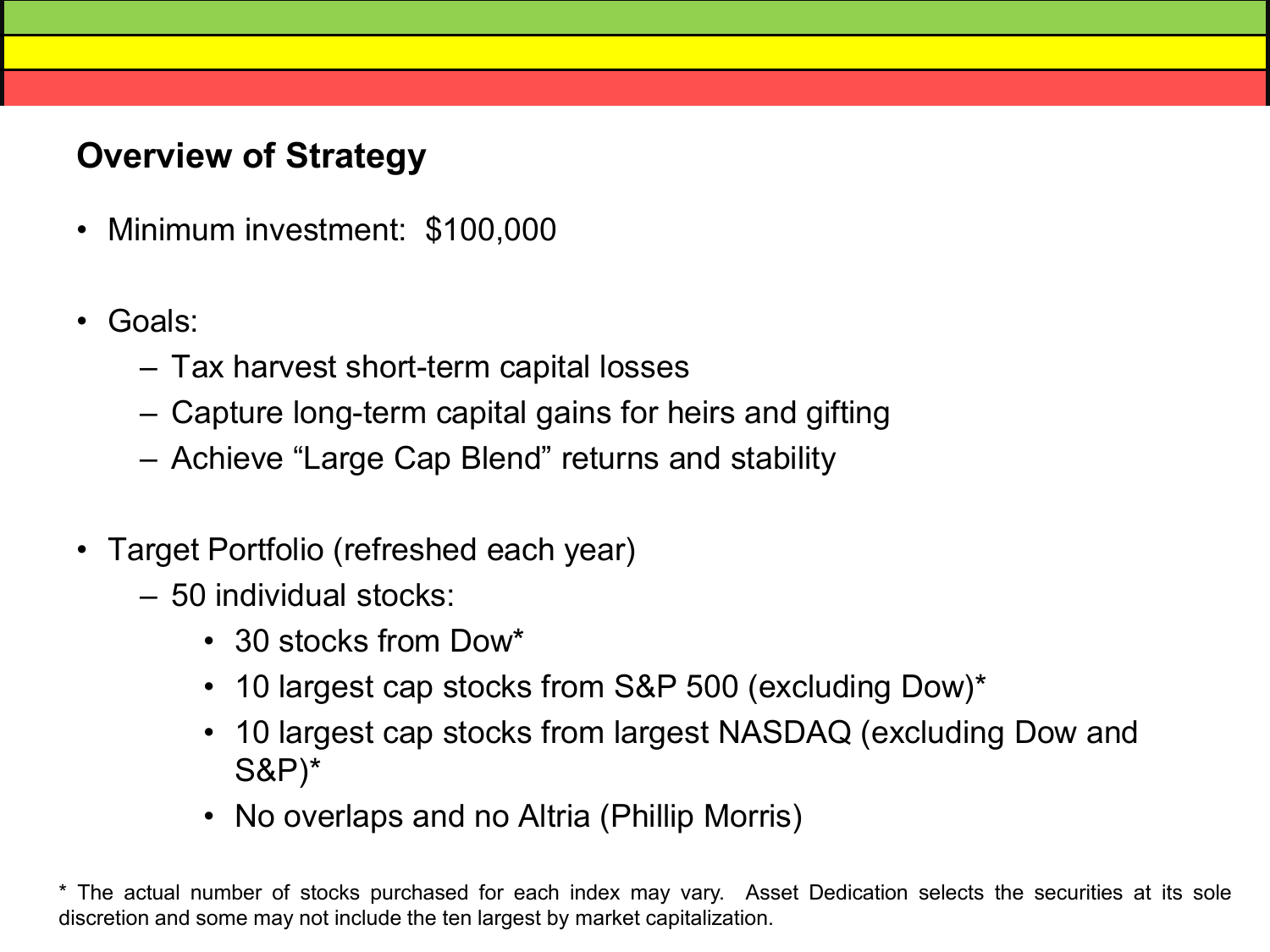### **Large Cap Stocks\* (Illustration) 30 Dow Jones Industrial Average Top 10 S&P 500 not in the DJIA Top 10 NASDAQ-100 not in DJIA or S&P 500**

| <b>30 Dow Jones Industrial Stocks</b> |                                 |                 |                                 |                             | <b>Comcast Corporation Clas</b> |
|---------------------------------------|---------------------------------|-----------------|---------------------------------|-----------------------------|---------------------------------|
| 1 MMM                                 | 3M Company                      | 16 JNJ          | Johnson & Johnson               | 7FB                         | Facebook Inc. Class A           |
| 2 AXP                                 | <b>American Express Company</b> | <b>17 JPM</b>   | JPMorgan Chase & Co.            | 8 MA                        | Mastercard Incorporated         |
| 3 AMGN                                | Amgen Inc.                      | <b>18 MCD</b>   | <b>McDonald's Corporation</b>   | 9 NVDA                      | <b>NVIDIA Corporation</b>       |
| 4 AAPL                                | Apple Inc.                      | <b>19 MRK</b>   | Merck & Co. Inc.                | 10 PYPL                     | PayPal Holdings Inc             |
| 5 BA                                  | <b>Boeing Company</b>           | 20 MSFT         | <b>Microsoft Corporation</b>    | <b>Top 10 NASDAQ Stocks</b> |                                 |
| 6 CAT                                 | Caterpillar Inc.                | <b>21 NKE</b>   | <b>NIKE Inc. Class B</b>        | 1 AVGO                      | Broadcom Inc.                   |
| 7 CVX                                 | <b>Chevron Corporation</b>      | 22 PG           | Procter & Gamble Company        | 2 COST                      | <b>Costco Wholesale</b>         |
| 8 CSCO                                | Cisco Systems Inc.              | <b>23 CRM</b>   | salesforce.com inc.             | 3 NFLX                      | Netflix Inc.                    |
| 9 KO                                  | Coca-Cola Company               | <b>24 TRV</b>   | Travelers Companies Inc.        | 4 PEP                       | PepsiCo Inc.                    |
| <b>10 DOW</b>                         | Dow Inc.                        | <b>25 UNH</b>   | UnitedHealth Group              | 5 QCOM                      | <b>Qualcomm Inc</b>             |
| 11 GS                                 | Goldman Sachs Group Inc.        | 26 vz           | <b>Verizon Communications</b>   | 6 TSLA                      | Tesla Inc                       |
| <b>12 HD</b>                          | Home Depot Inc.                 | 27 <sub>V</sub> | Visa Inc. Class A               | 7 TXN                       | <b>Texas Instruments</b>        |
| <b>13 HON</b>                         | Honeywell International         | <b>28 WBA</b>   | <b>Walgreens Boots Alliance</b> | 8 TMUS                      | T-Mobile US Inc.                |
| 14 INTC                               | <b>Intel Corporation</b>        | <b>29 WMT</b>   | Walmart Inc.                    | 9 ASML                      | <b>ASML Holdings</b>            |
| <b>15 IBM</b>                         | <b>International Business</b>   | <b>30 DIS</b>   | <b>Walt Disney Company</b>      | <b>10 PDD</b>               | Pinduoduo                       |

\*The stocks in the DJIA, S&P 500, and NASDAQ-100 are subject to change. Top 10 means the largest by market capitalization (share price times number of shares outstanding). Stocks shown are those for the **2021 investment period**. The actual number of stocks purchased may vary. Asset Dedication selects the securities at its sole discretion and some stocks listed above may not be included due to tax-loss harvesting and/or other factors.

|         | Top 10 S&P 500 Stocks            |  |  |
|---------|----------------------------------|--|--|
| 1 ADBE  | Adobe Inc.                       |  |  |
| 2 GOOG  | Alphabet Inc. Class C            |  |  |
| 3 AMZN  | Amazon.com Inc.                  |  |  |
| 4 BAC   | <b>Bank of America Corp</b>      |  |  |
| 5 BRK.B | Berkshire Hathaway Inc.          |  |  |
| 6 CMCSA | <b>Comcast Corporation Class</b> |  |  |
| 7FB     | Facebook Inc. Class A            |  |  |
| 8 MA    | Mastercard Incorporated          |  |  |
| 9 NVDA  | <b>NVIDIA Corporation</b>        |  |  |
| 10 PYPL | PayPal Holdings Inc              |  |  |
|         |                                  |  |  |
|         | <b>Top 10 NASDAQ Stocks</b>      |  |  |
| 1 AVGO  | <b>Broadcom Inc.</b>             |  |  |
| 2 COST  | <b>Costco Wholesale</b>          |  |  |
| 3 NFLX  | Netflix Inc.                     |  |  |
| 4 PEP   | PepsiCo Inc.                     |  |  |
| 5 QCOM  | <b>Qualcomm Inc</b>              |  |  |
| 6 TSLA  | <b>Tesla Inc</b>                 |  |  |
| 7 TXN   | <b>Texas Instruments</b>         |  |  |
| 8 TMUS  | T-Mobile US Inc.                 |  |  |
| 9 ASML  | <b>ASML Holdings</b>             |  |  |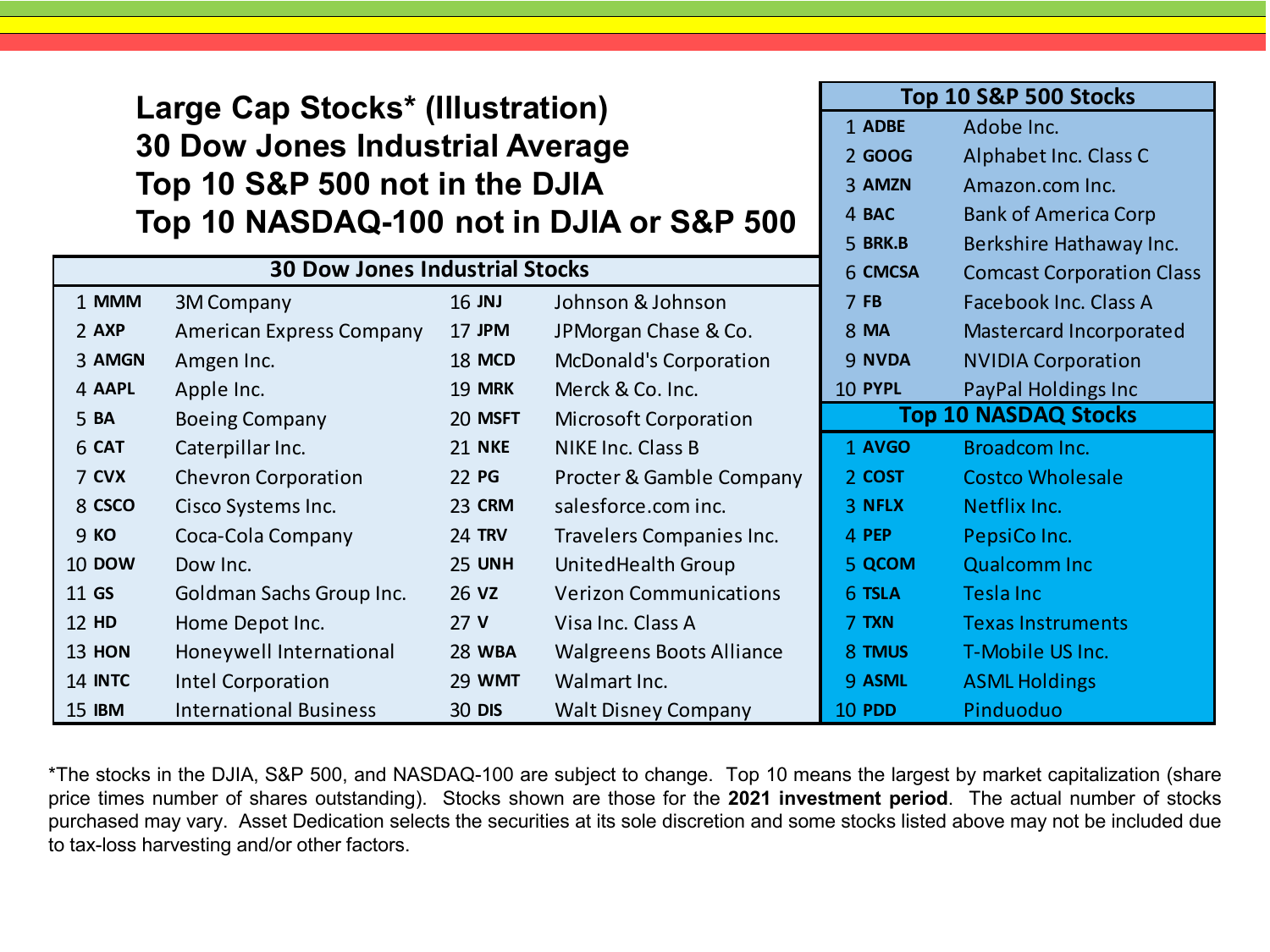# **Key Dates**

- **1. Dec. 1\*** Strategy begins for the year
- **2. Oct. 21\***  Stocks that fell in value (Losers) are sold to capture short term capital losses
- **3. Nov. 25\***  Stocks that gained at least 10% (Gainers) are transferred to a separate "**Greenhouse"** account to capture long term gains
	- A **Greenhouse** stock that drops 5% from its original cost in two consecutive quarters during the year may be sold and become ineligible for one year.
- **4. Dec. 1\***  All remaining stocks (Runts) are sold or rolled over and the process repeats for the next year



\* The dates shown are the target dates and may vary from the actual transaction dates.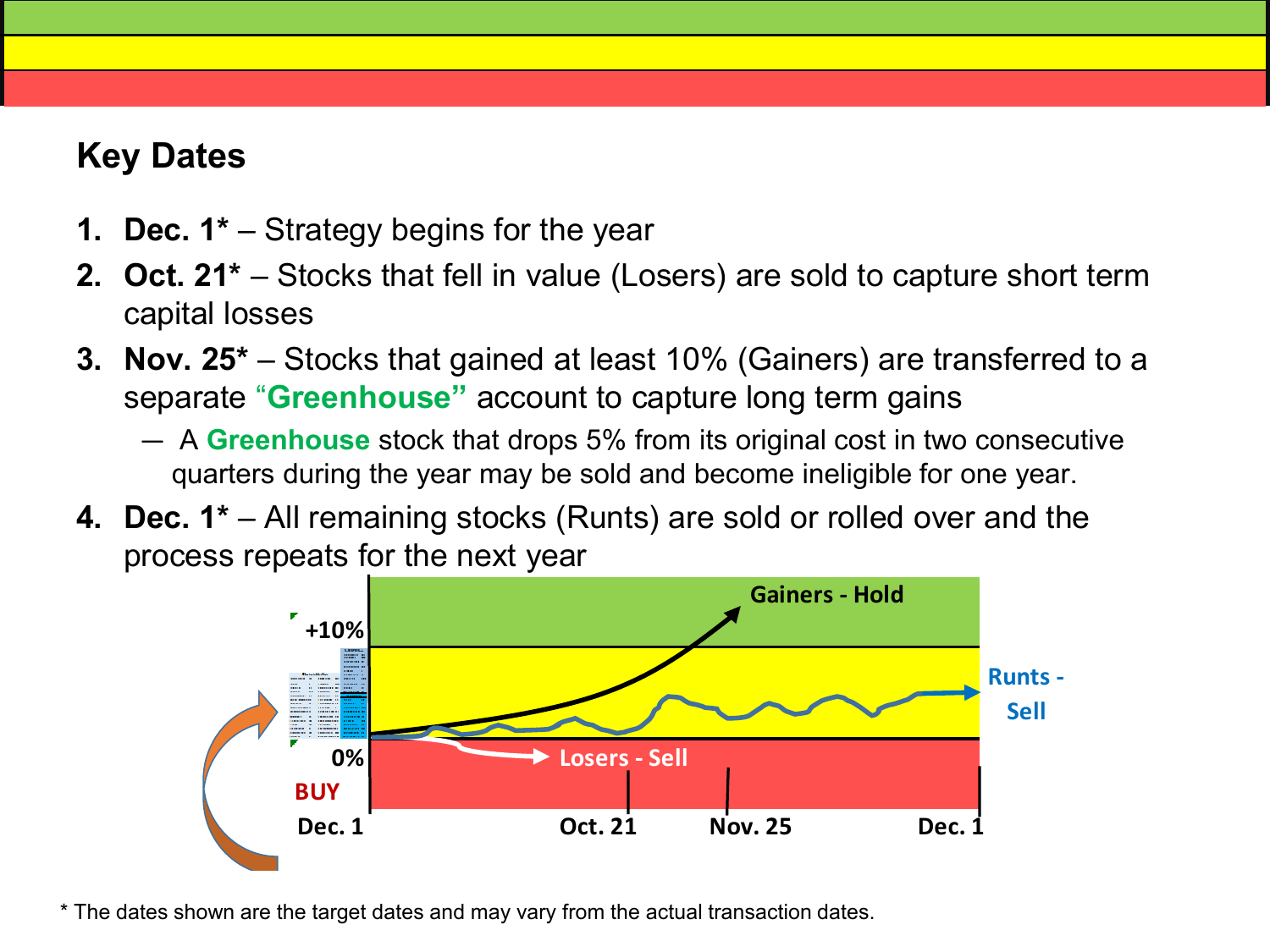**The Multi-year Timeline**

### Starts fresh each year



**Greenhouse** account continues to grow with long-term capital gains

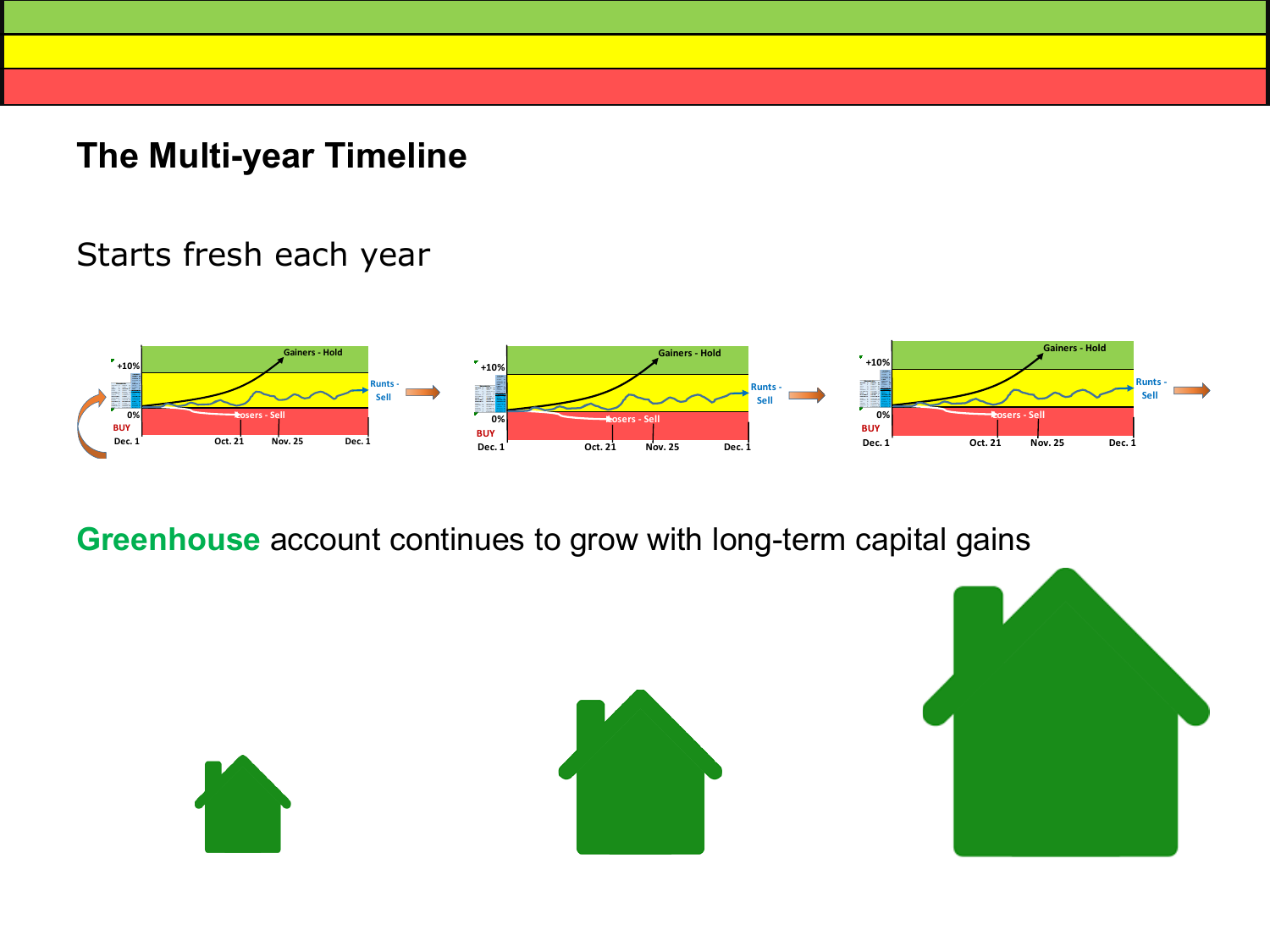# **Gainers, Runts, and Losers for 2020\***

| <b>AAPL</b>  | Apple Inc.                                 | <b>COST</b> | <b>Costco Wholesale Corporation</b>    | <b>NVDA</b> | <b>NVIDIA Corporation</b>                |
|--------------|--------------------------------------------|-------------|----------------------------------------|-------------|------------------------------------------|
| <b>ADBE</b>  | Adobe Inc.                                 | <b>FB</b>   | Facebook Inc. Class A                  | <b>PG</b>   | <b>Procter &amp; Gamble Company</b>      |
| <b>AMZN</b>  | Amazon.com Inc.                            | <b>GOOG</b> | Alphabet Inc. Class C                  | <b>PYPL</b> | PayPal Holdings Inc                      |
| <b>ASML</b>  | <b>ASML Holding NV</b>                     | <b>HD</b>   | Home Depot Inc.                        | <b>TXN</b>  | Texas Instruments Incorporated           |
| <b>AVGO</b>  | Broadcom Inc.                              | <b>MA</b>   | <b>Mastercard Incorporated Class A</b> | <b>UNH</b>  | UnitedHealth Group Incorporated          |
| <b>CARR</b>  | <b>Carrier Global Corp.</b>                | <b>MCD</b>  | <b>McDonald's Corporation</b>          | V           | Visa Inc. Class A                        |
| <b>CAT</b>   | Caterpillar Inc.                           | <b>MSFT</b> | <b>Microsoft Corporation</b>           | <b>WMT</b>  | Walmart Inc.                             |
| <b>CHTR</b>  | <b>Charter Communications Inc. Class A</b> | <b>NFLX</b> | Netflix Inc.                           | <b>UTX</b>  | United Technologies Corporation          |
|              | <b>CMCSA</b> Comcast Corporation Class A   | <b>NKE</b>  | <b>NIKE Inc. Class B</b>               | V           | Visa Inc. Class A                        |
|              |                                            |             |                                        |             |                                          |
| <b>ORCL</b>  | <b>Oracle</b>                              | <b>PEP</b>  | Pepsi                                  |             |                                          |
| <b>AMGN</b>  | Amgen Inc.                                 | GS          | <b>Goldman Sachs Group Inc.</b>        | <b>RTX</b>  | <b>Raytheon Technologies Corporation</b> |
| <b>AXP</b>   | <b>American Express Company</b>            | <b>IBM</b>  | <b>International Business Machines</b> | T           | AT&T Inc.                                |
| <b>BA</b>    | <b>Boeing Company</b>                      | <b>INTC</b> | <b>Intel Corporation</b>               | <b>TRV</b>  | <b>Travelers Companies Inc.</b>          |
| <b>BAC</b>   | <b>Bank of America Corp</b>                | <b>JPM</b>  | JPMorgan Chase & Co.                   | <b>VZ</b>   | <b>Verizon Communications Inc.</b>       |
| <b>BRK.B</b> | Berkshire Hathaway Inc. Class B            | <b>KO</b>   | Coca-Cola Company                      | <b>WBA</b>  | <b>Walgreens Boots Alliance Inc.</b>     |
| <b>CVX</b>   | <b>Chevron Corporation</b>                 | <b>MRK</b>  | Merck & Co. Inc.                       | <b>WFC</b>  | <b>Wells Fargo &amp; Company</b>         |
| <b>DIS</b>   | <b>Walt Disney Company</b>                 | <b>OTIS</b> | <b>Otis Worldwide Corporation</b>      | <b>XOM</b>  | <b>Exxon Mobil Corporation</b>           |

\*The actual gainers, losers and runts may vary by account.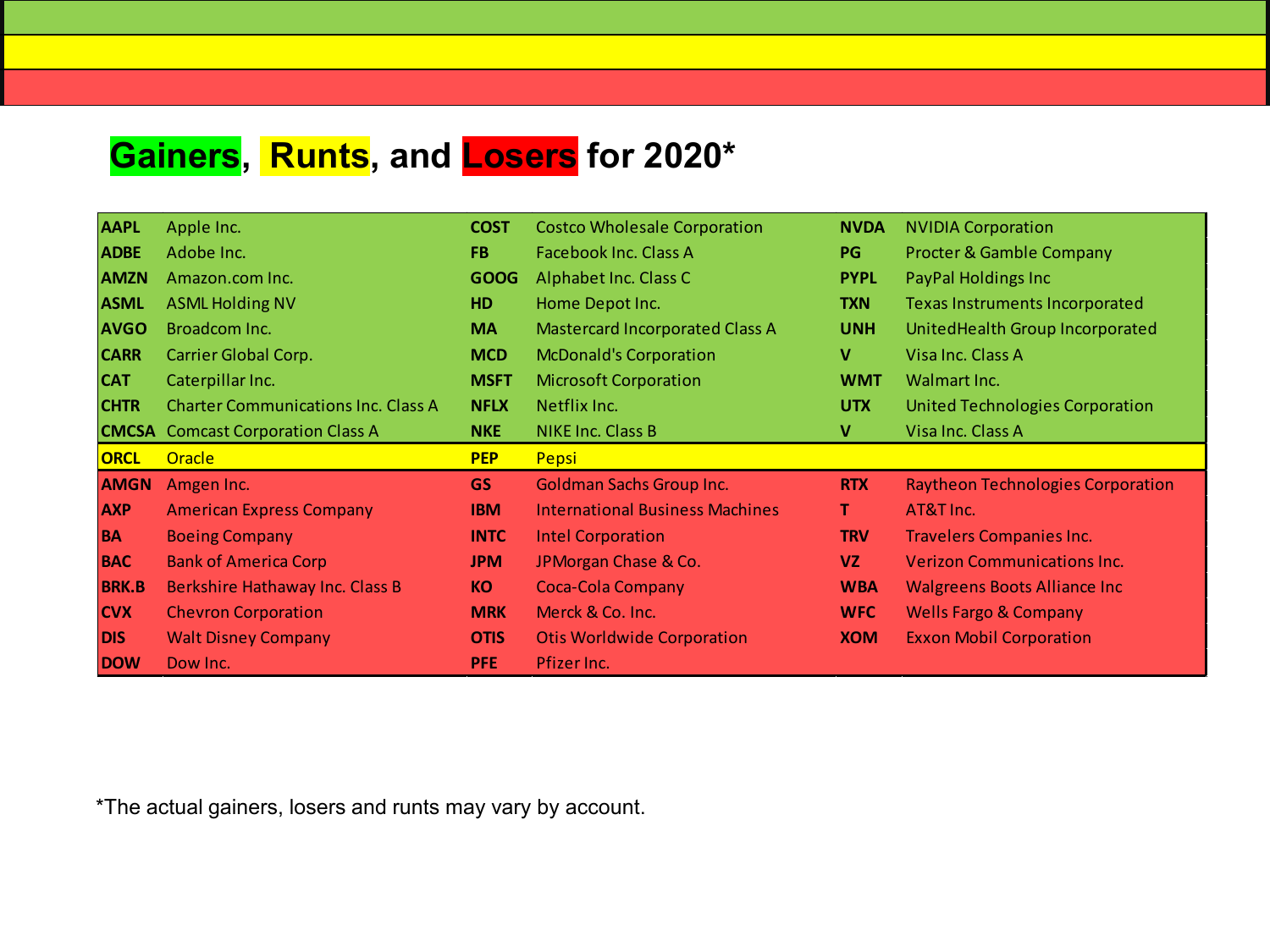### **The Greenhouse Account**

Appreciated stocks from the **Greenhouse** account can be donated directly as a simple donation, transferred to a donor advised fund, then donated, or simply be allowed to accumulate for a family legacy.



The tax benefits are generic in nature and may not apply to your specific situation. Asset Dedication does not provide tax advice. Please consult your tax professional and financial advisor to see if the Cambridge Index Strategy is appropriate for your financial situation.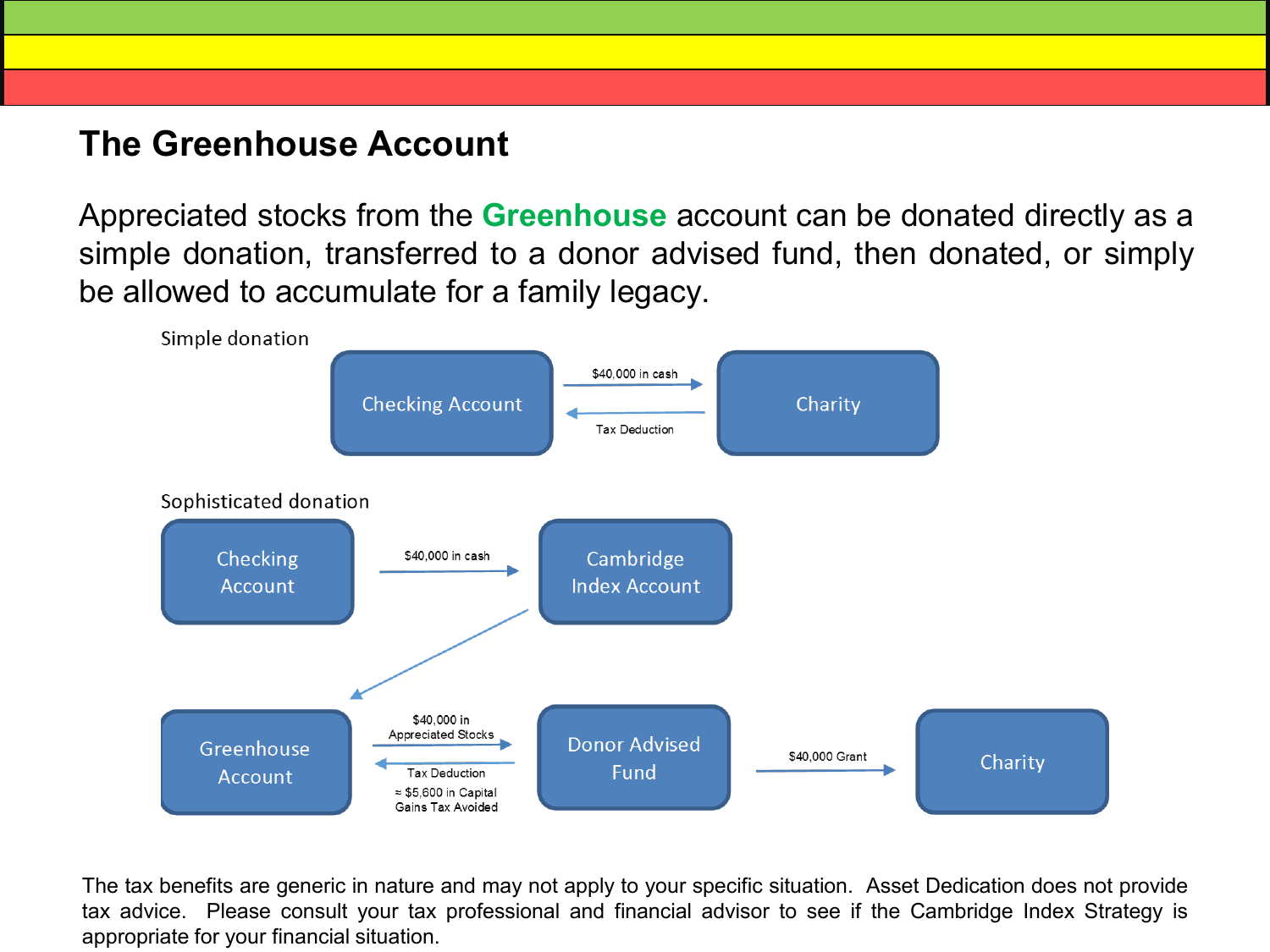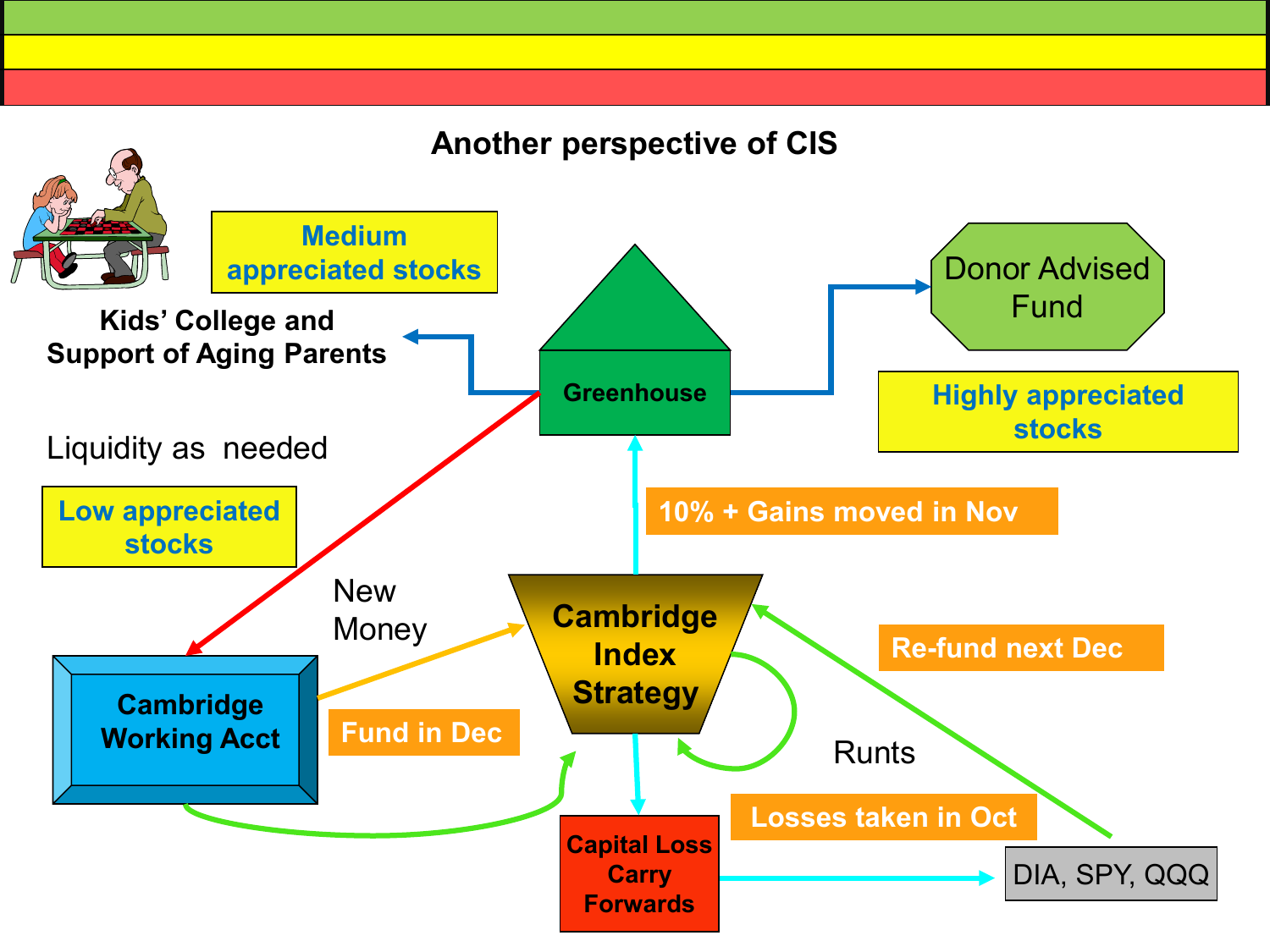#### GENERAL DISCLOSURES

The information in this presentation is intended to provide general information about the Cambridge Index Strategy and does not represent an actual portfolio. The Cambridge Index Strategy® was designed and patented by Bert Whitehead, M.B.A., J.D. in 1998. Asset Dedication, LLC, is a separate company, not affiliated with Bert Whitehead or Cambridge Connection. Asset Dedication, LLC is a registered investment adviser located in San Francisco, California, and provide administrative services for the CIS Strategy.

Asset Dedication may only transact business in those states in which it is registered, or qualifies for an exemption or exclusion from registration requirements. Asset Dedication's written disclosure statement discussing Asset Dedication's business operations, services, and fees is available from Asset Dedication upon written request. Asset Dedication does not make any representations as to the accuracy or completeness of any information prepared by unaffiliated third-party advisors.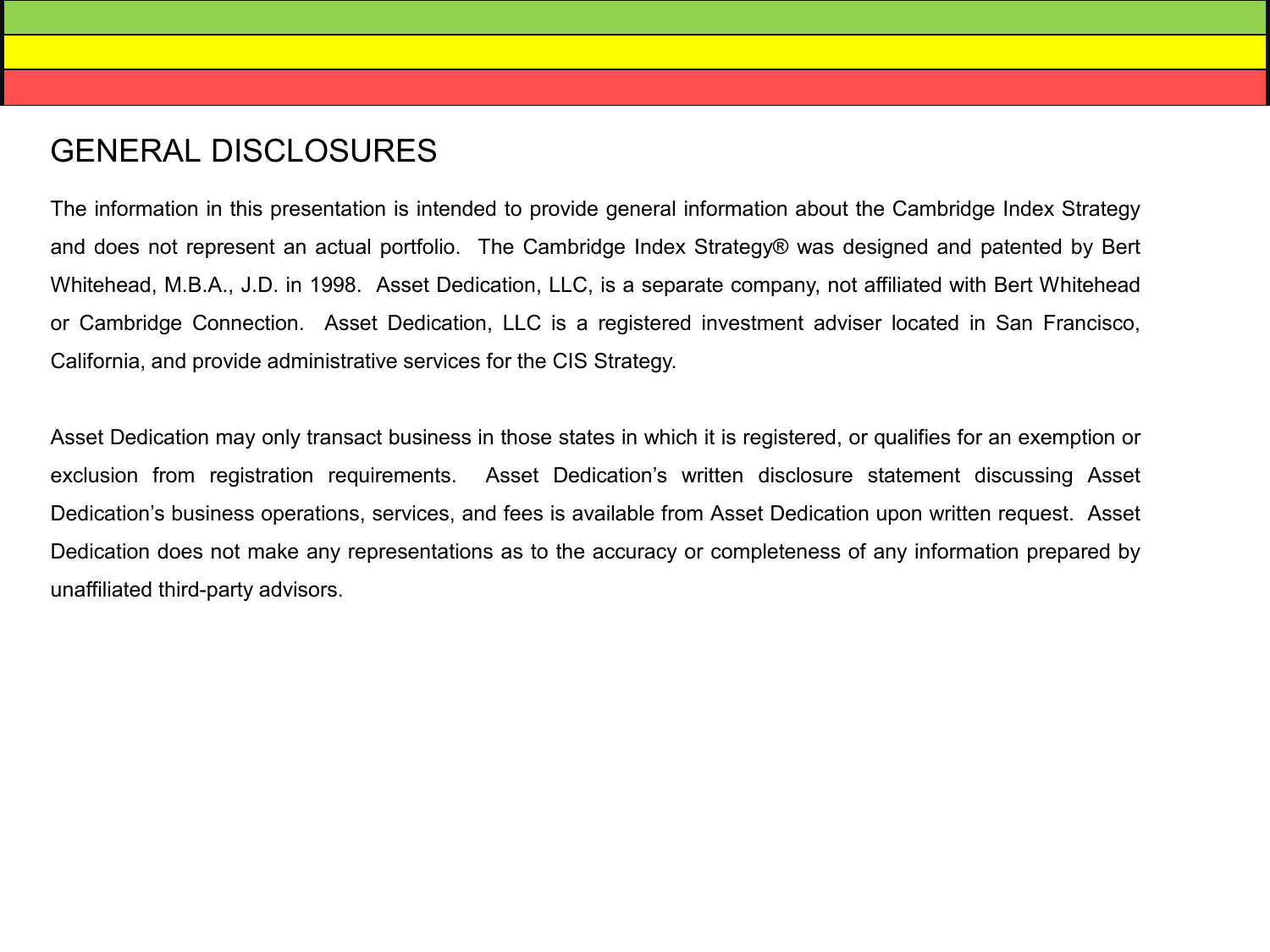#### RISK DISCLOSURES

Market risk is the risk that the value of an investment will decrease due to moves in market factors. Securities of small companies are often less liquid than those of large companies. Small company stocks tend to fluctuate relatively more in price than large company stocks. Foreign securities prices are subject to additional risks that may include price declines or fluctuations due to economic and political actions of foreign governments, less regulated and liquid securities markets, and exposure to foreign currency fluctuations against the U.S. dollar.

Prices of fixed income securities tend to move in the opposite direction of interest rates. In general, fixed income securities with longer maturities are more sensitive to price changes. Credit risk is the risk that the issuer of a security may be unable to make interest payments and/or repay the principal when due. Credit risk is greater for fixed income securities with ratings below investment grade.

Past performance is not a guarantee of future investment results. Investing in securities involves the risk of **loss, and there is no assurance that any investment will be profitable.**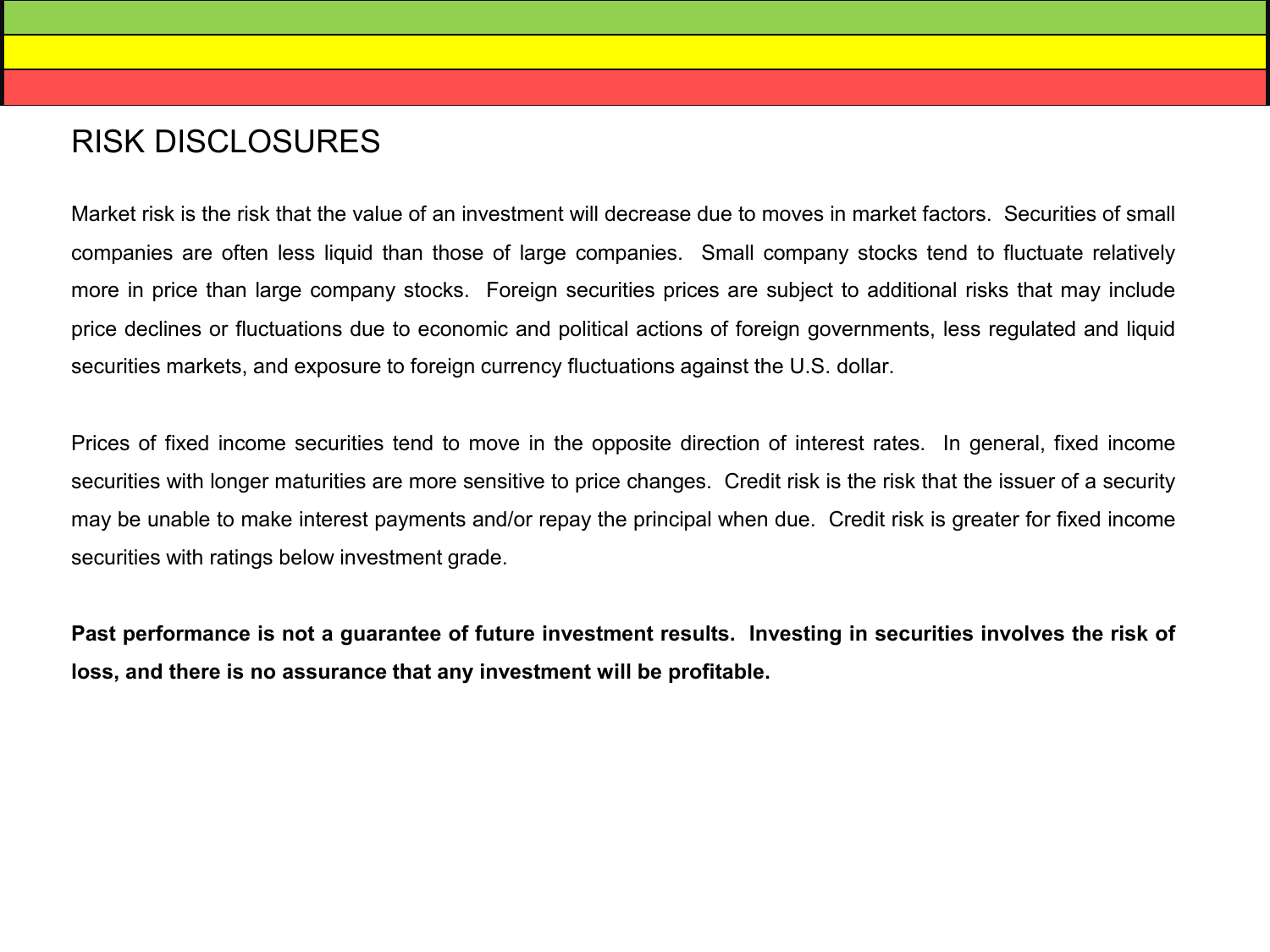#### INDEX DESCRIPTIONS

The Dow Jones Industrial Average (DJIA) is a registered trademark of Dow Jones Trademark Holdings LLC. DJIA is a price-weighted index of 30 actively traded US large capitalization stocks.

The S&P 500 is a registered trademark of Standard & Poor's Index Services Group. The S&P 500 Index includes 500 of the top companies in leading industries in the U.S. economy.

The NASDAQ-100 is a registered trademark of the NASDAQ Group, Inc. The NASDAQ-100 Index is composed of equity securities issued by 100 of the largest non-financial companies listed on the NASDAQ exchange.

Historical performance results for investment indices and categories generally do not reflect the deduction of transaction and custodial charges, nor the impact of taxes; the incurrence of which would have the effect of decreasing performance results.